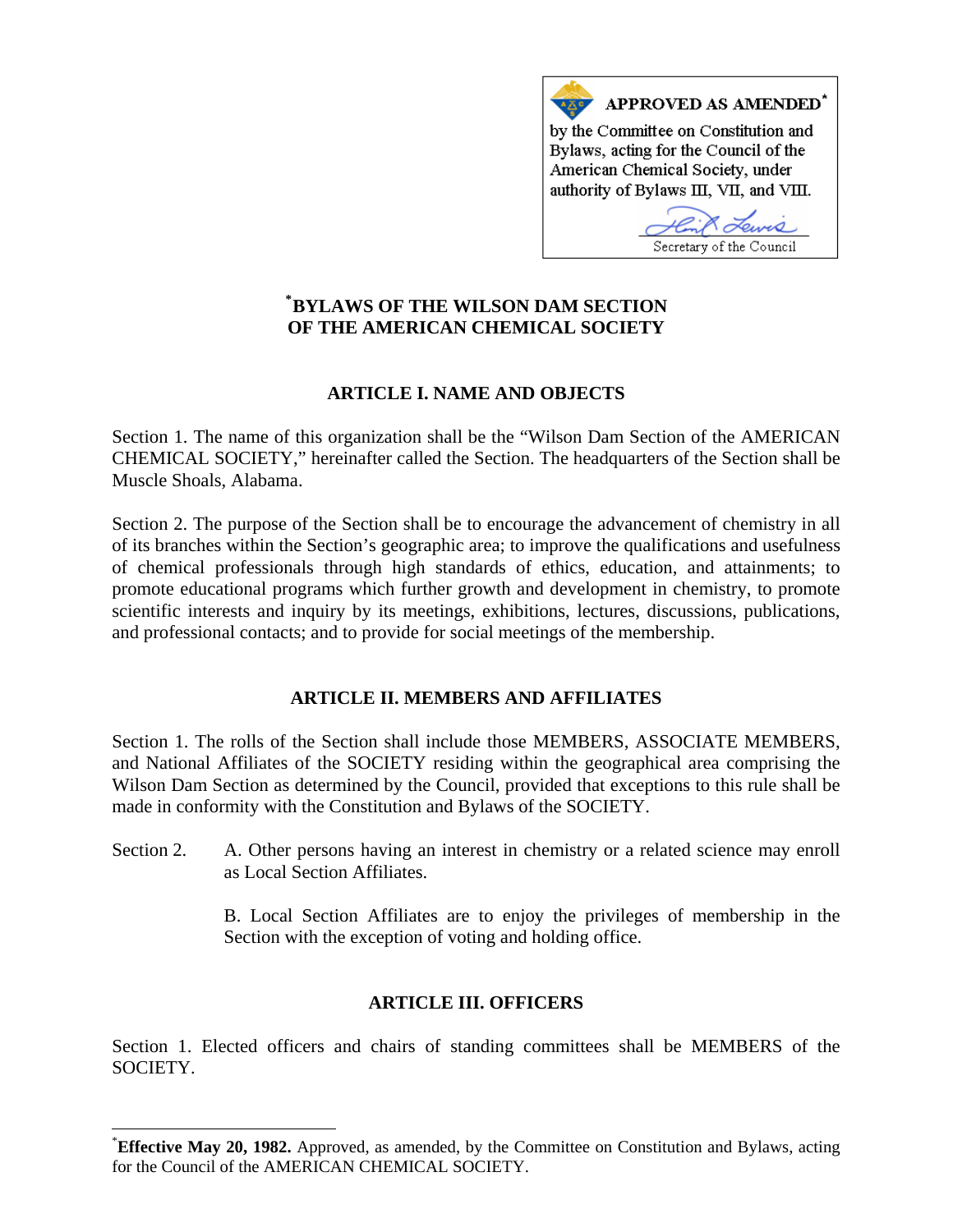Section 2. The officers shall consist of a Chair, a Chair-Elect, a Secretary, a Treasurer, a Councilor, and an Alternate Councilor.

Section 3. The Chair, or in his absence the Chair-Elect, or in his absence the Secretary, shall preside at all meetings of the Section.

Section 4. The Secretary shall keep a record of the proceedings of the Section; shall, under direction of the Chair, issue notices to the members of the Section; and shall perform all other duties usual to such office.

Section 5. The Treasurer shall have charge of all funds belonging to the Section and shall make disbursements, after the projects have been approved by the Executive Committee, and shall make reports on the financial condition of the Section whenever required by the Chair.

Section 6. The Councilor and Alternate Councilor shall have the duties prescribed by the Constitution and Bylaws of the SOCIETY.

## **ARTICLE IV. COMMITTEES**

Section 1. There shall be six standing committees, known, respectively, as the Executive Committee, the Membership Committee, the Budget and Finance Committee, the Program Committee, the Awards Committee, and the Publicity Committee.

Section 2. The Executive Committee shall consist of the elected officers of the Section, the Immediate Past Chair of the Section, and the Chairs of the Membership, Budget and Finance, Program, Awards, and Publicity Committees. This Committee shall authorize the projects, may examine the books and vouchers of the Treasurer, and shall have jurisdiction over any business of the Section not specifically treated in other articles of the bylaws. The Chair and Secretary of the Section shall be Chair and Secretary, respectively, of the Executive Committee.

Section 3. The Membership Committee shall be appointed by the Chair and shall handle matters pertaining to maintaining and increasing membership in the Section. It shall be a duty of the Membership Committee to collect the dues of the Local Section Affiliates.

Section 4. The Program Committee shall be appointed by the Chair and shall arrange the programs for the regular meetings of the Section. The Chair-Elect shall serve as Program Chair.

Section 5. An Auditing Committee shall be appointed by the Chair between November 1 and November 15 of each year. This Committee shall audit the books of the Treasurer at the end of the fiscal year, December 31, and file a report with the Secretary.

Section 6. An Entertainment Committee may be appointed by the Chair at his discretion. This Committee shall arrange for social meetings of the Section.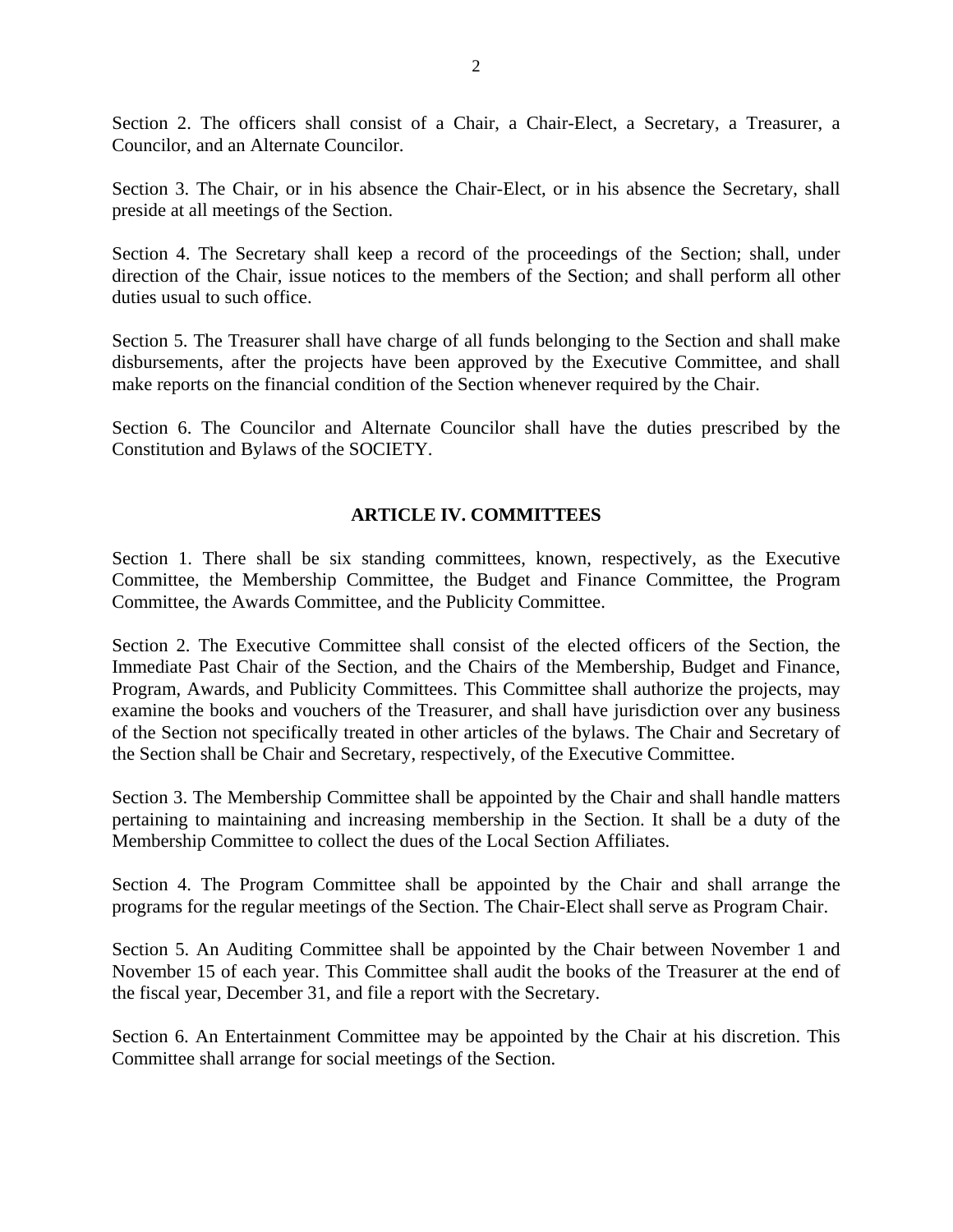Section 7. At his discretion the Chair may appoint special committees to perform designated duties related to the business of the Section.

Section 8. The Publicity Committee shall be appointed by the Chair and shall handle publicity and news releases for the Section. The Publicity Chair shall act also as Section Editor for any regional publication with which the Section cooperates.

Section 9. A Budget and Finance Committee shall be appointed by the Chair. Members shall include the Treasurer, the Immediate Past Treasurer, the Chair of the Section, and two other members. This Committee shall review and update the budget proposed by the previous Budget and Finance Committee and shall propose a budget for the following year.

Section 10. An Awards Committee shall be appointed by the Chair. This Committee shall handle matters pertaining to recognition and honoring of outstanding achievements and achievers in chemistry.

Section 11. An Archives and History Committee shall be appointed by the Chair. At the end of each fiscal year non-current records of the Section shall be deposited with this Committee for filing and preservation of those records having historical value. The Committee should also endeavor to collect photographs, clippings, and other items pertaining to the history of the Section.

# **ARTICLE V. FINANCIAL**

Section 1. A. Local dues for MEMBERS, ASSOCIATE MEMBERS, and National Affiliates of the Section shall be determined by the Executive Committee, and shall be collected with the national dues.

> B. Dues for a Local Section Affiliate shall be ten percent of a member's national dues, to the nearest whole dollar. Prior to December 31 each year the Membership Committee shall bill each Local Section Affiliate for dues. Local Section Affiliates whose dues have not been paid by January 31 will be dropped from the roster.

> C. Members who (1) are classified by the SOCIETY as emeritus members or retired members, (2) retired from disability, and (3) unemployed members shall be exempt from paying Local Section dues.

Section 2. Upon the dissolution of the Section and the discharge of its affairs, any funds and property of the Section remaining thereafter shall be used for the advancement of chemistry in the area covered by the Section. In the event that this procedure is not practicable or there still remain unexpended funds, such funds shall be conveyed to the SOCIETY for the general purposes of the SOCIETY.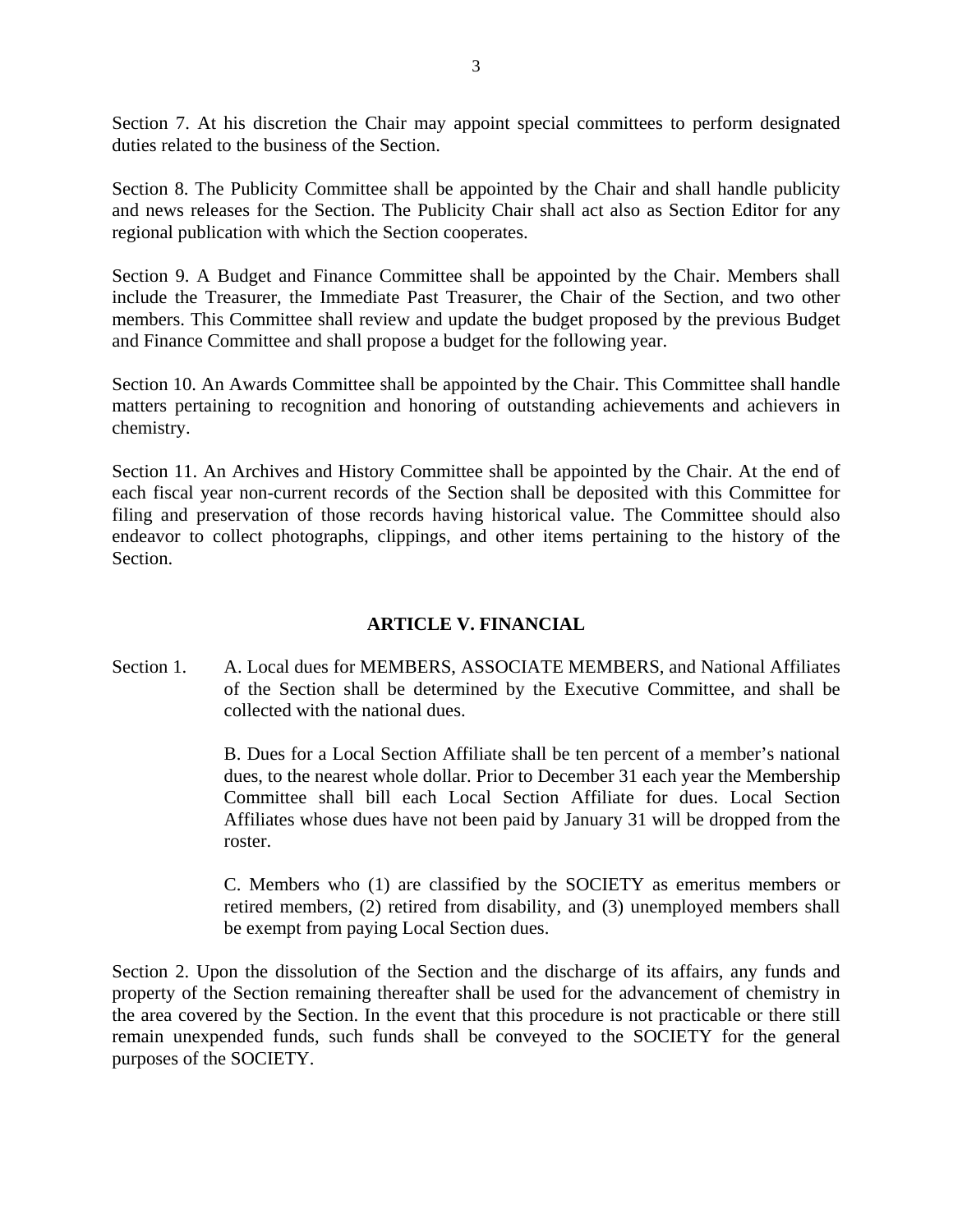#### **ARTICLE VI. ELECTION OF OFFICERS**

Section 1. A. A Chair-Elect, a Secretary and a Treasurer shall be elected by letter ballot prior to December 31 of each year. The term of office for the officers so elected shall be for one year from January 1 to December 31. The Chair-Elect for one year will automatically become Chair for the next year.

> B. The terms of office for Councilor and Alternate Councilor shall be three years. At the election held in 1948 and every third year thereafter, a Councilor and an Alternate Councilor shall be elected from among the MEMBERS to serve for three years starting January 1 following their election.

Section 2. Prior to September 1 of each year, the Chair shall appoint a Nomination and Election Committee of three MEMBERS to select at least two candidates for each office to be voted upon. The report of this Committee shall be made to the Section at the first meeting after September 10. If no regular meeting is held between September 10 and October 10, a special meeting shall be called by the Chair to receive the report of the Nomination and Election Committee. After receipt of the report, additional nominations may be made by written petition of five or more members in good standing, such petition to be delivered to the Secretary on or before October 20. The Secretary shall mail between October 25 and November 1 a ballot to each member of the Section. The ballots shall be returned no later than November 7 to the Secretary. The Nomination and Election Committee shall count all valid ballots by November 10 and certify the results. In the event that no candidate receives a majority of the votes cast on the first ballot for any office, the nominees for successive ballots shall be the two receiving the greatest number of votes in the first balloting.

Section 3. When ballots are returned they shall be sealed separately in special ballot envelopes. This ballot envelope, accompanied by the signature of the member voting, shall be enclosed in a larger envelope and returned to the Secretary. The signature of the member voting must not appear on the ballot itself or the special ballot envelope; it may be written on the outer envelope or enclosed within the same on a separate slip of paper. All ballots not accompanied by the validating signature shall be rejected.

Section 4. A vacancy in the office of the Chair shall be filled by succession of the Chair-Elect. If a Chair-Elect succeeds to the office of Chair on or before April 1, his term of office shall expire the following December 31, but if he succeeds to the office of Chair after April 1, his term of office shall expire the second following December 31. A vacancy in the office of Chair-Elect that occurs on or before April 1 shall be filled by a special election that shall be held not later than July 1, following the procedure (except for dates) specified in Sections 2 and 3 of this article. A vacancy in the office of Chair-Elect that occurs after April 1 shall be filled at the next regular election, but the Executive Committee shall name one of its members, other than the Chair or Secretary, to serve as Vice-Chair until the next regular election. If vacancies in the offices of Chair and Chair-Elect occur substantially simultaneously, the Executive Committee shall, at its discretion, either hold a special election to fill one or both of the vacancies for the unexpired terms of office, or designate an Acting Chair to serve for the remainder of the unexpired term of office. A vacancy in the office of Secretary or Treasurer shall be filled by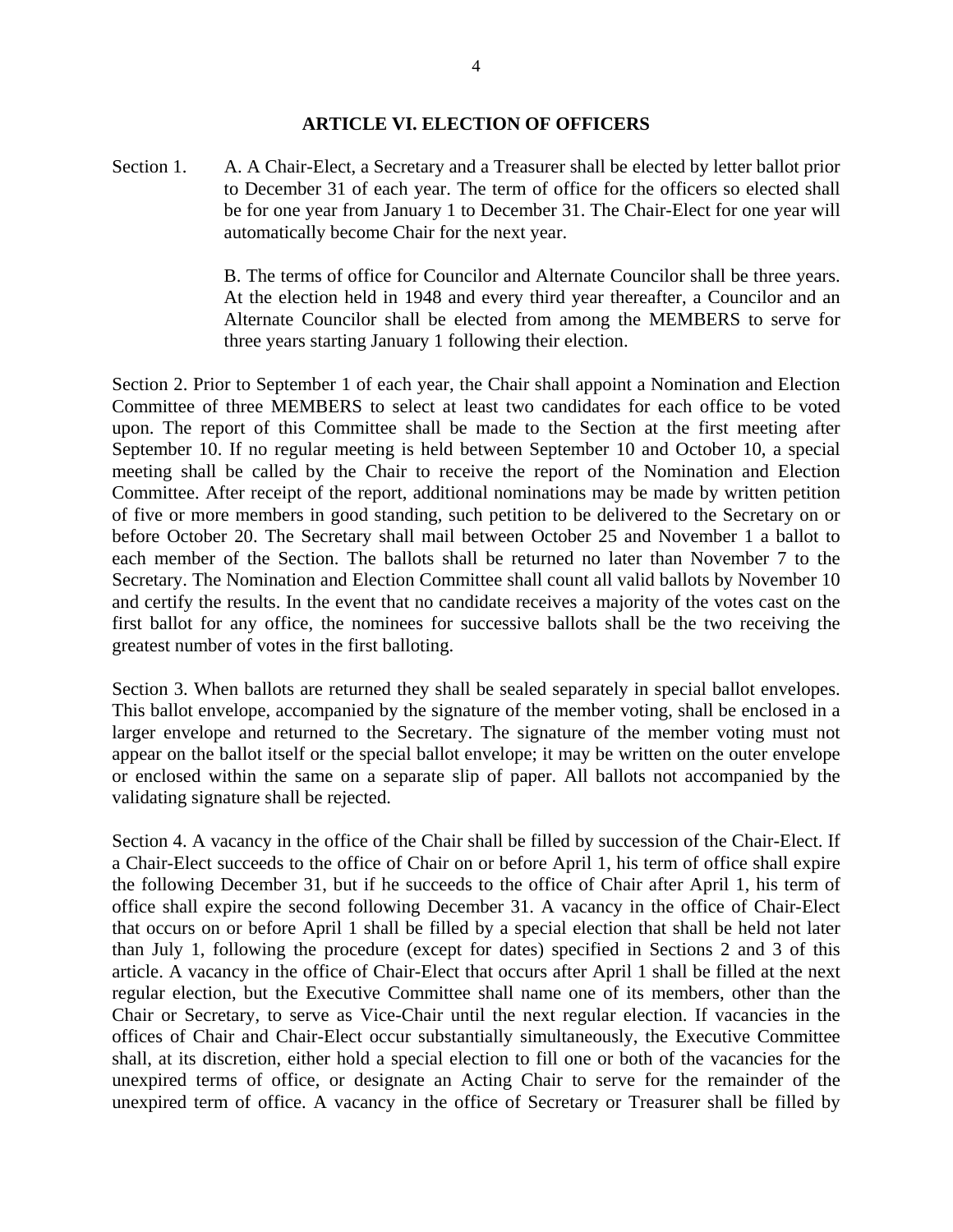election by the Executive Committee, the officers so elected to serve until the next regular election. A vacancy in the office of Councilor shall be filled by succession of the Alternate Councilor, who shall serve for the remainder of the term of office. In case of succession of the Alternate Councilor to the office of Councilor, or any vacancy in the office of Alternate Councilor, the Executive Committee shall appoint an Alternate Councilor to serve until the next annual election, at which time an Alternate Councilor shall be elected in the manner prescribed in Section 2, to serve for the unexpired portion of the regular term of office.

### **ARTICLE VII. MEETINGS**

Section 1. There shall be at least six regular meetings each fiscal year between January 1 and December 31.

Section 2. Generally, no meetings shall be held during June, July, and August, except that a social meeting may be held if desired.

Section 3. The date and location of meetings shall be announced in notices sent to the members and affiliates.

## **ARTICLE VIII. QUORUM**

Section 1. Fifteen present of the membership shall constitute a quorum for transaction of business pertaining to the Section.

## **ARTICLE IX. AMENDMENTS**

Section 1. Any proposed amendment or amendments to the bylaws, signed by any five or more members, may be presented in writing at any regular meeting of the Section.

Section 2. A notice of any such proposed amendment or amendments shall be mailed to each member by the Secretary at least two weeks preceding the next meeting, at which time they may be discussed by the Section, and may be amended by majority vote of the members present.

Section 3. Amendments shall be voted upon by letter ballot, using the procedure prescribed in Article VI, Section 3, except that the ballots shall be counted by the Executive Committee. The ballots shall be mailed to the members of the Section by the Secretary, not more than ten days after the meeting at which the amendment is discussed. An affirmative vote of not less than three-fourths of the votes cast shall be required to pass any amendment.

Section 4. Amendments shall become effective upon approval by the Council unless a later date is specified.